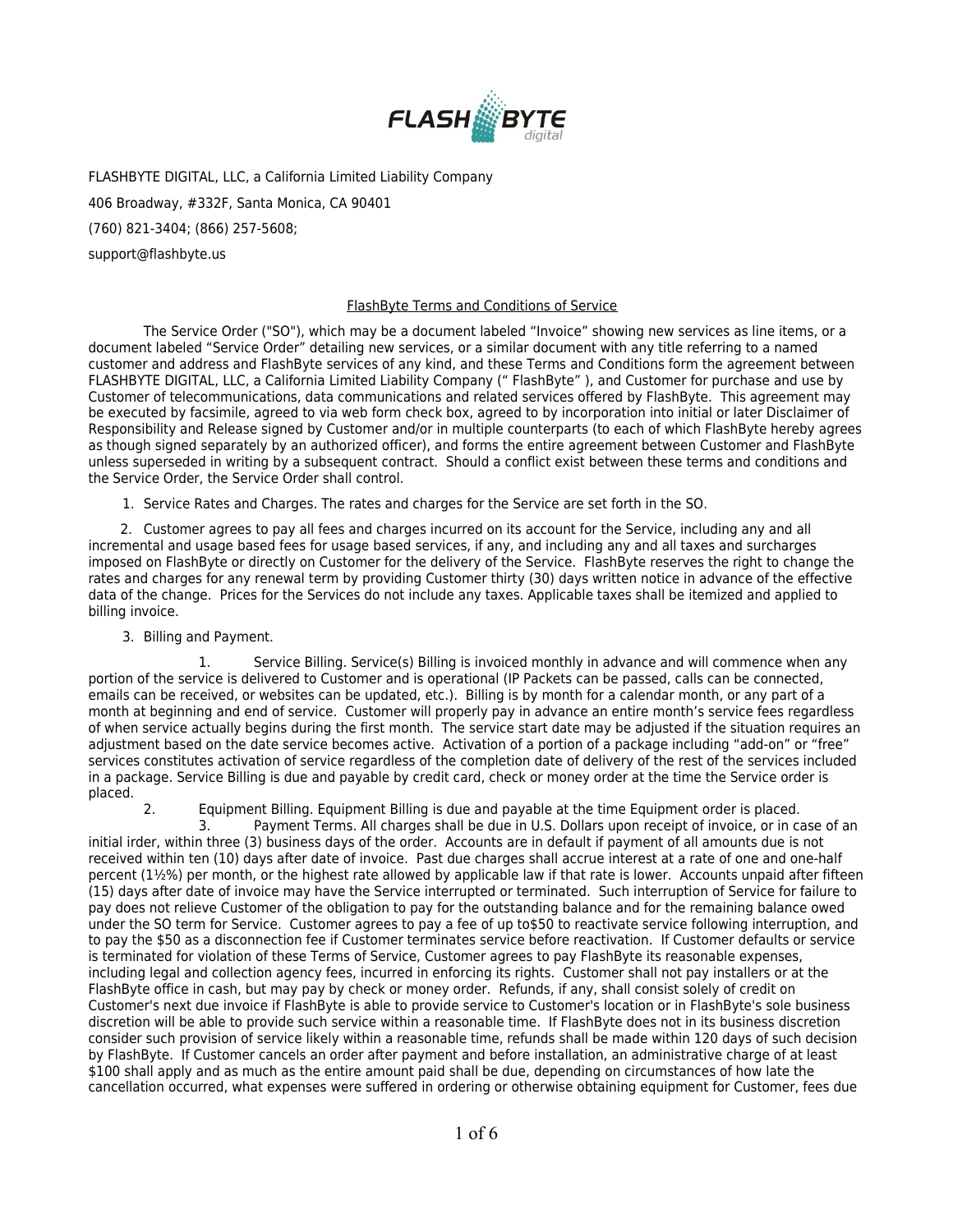to be paid to contractor(s) and/or employees whose time for installation and/or fabrication of equipment and/or other tasks such as site surveys related to the order was reserved or used and paid for, and all other circumstances in FlashByte's sound business discretion making retention of said fee or portion thereof fair. For customers whose order involves provision of service to an area not theretofore served by FlashByte, retention of the entire amount paid for the service before cancellation shall be deemed the ordinary costs of FlashByte's beginning to fill the order. Customer and FlashByte agree determining FlashByte's actual damages from such cancellation is difficult, and the liquidated amount agreed to herein is a fair and reasonable approximation of the damages FlashByte is likely to suffer from cancellation of an order more than three (3) business days after the order was made.

 4. Credit Terms. All Services provided to Customer shall at all times be subject to credit approval or review by FlashByte. For Services with toll charges customer may be required to pay a deposit, or place a credit card on file for billing or be given a toll limit based on credit history.

## 5. For Customers with VoIP Service, Voice Service WARNING: LIMITATION FOR 911 EMERGENCY DIALING.

911. Customer acknowledges FlashByte's Services do not support traditional 911 emergency dialing,

## whereby

calls are automatically routed to an emergency 911 operator with the caller address appearing on the operator' s computer. NO ADDRESS OR LOCATION INFORMATION IS AVAILABLE TO OPERATOR WHEN MAKING A 911 CALL WITH THIS VOICE SERVICE. FlashByte advises Customer to maintain an alternative means of accessing traditional 911 services such as traditional telephone services or cellular phone services, and to advise all users, employees, staff etc. of 911 limitations.

For All Customers: LIMITATIONS.

 1. Outages due to Electrical, Internet or other General Failures. End-User acknowledges Services will not function in the absence of electrical power, access to the Internet or other general failures associated with the Internet and VOIP network. End-User acknowledges that the Services will not function if there is an interruption of End-User' s electrical power. End-User acknowledges that there is no warranty for a specific level of service availability unless specifically stated in writing elsewhere and no refunds or credits will be given for outages regardless of the cause.

 2. Non-Voice Systems with VOIP or Voice Service. End-User acknowledges that the Voice Services are not set up to function with out-dialing systems including home security systems, medical monitoring equipment, satellite television systems, credit card machines and facsimile systems. By consenting to these terms and conditions, End-User waives any claim against FlashByte for interruption or disruption of such systems by the Services.

Term and Termination. These terms are effective on the date Customer' s completed SO is accepted by FlashByte through the initiation of Service, and thereafter for the term indicated on the SO. For purposes only of determining any refund due after cancellation by customer, these terms are effective upon customer's paying for service. Acceptance of the SO is subject to approval by FlashByte management and availability of FlashByte facilities, including connectivity and building and/or roof access at Customer's location(s). At the end of the initial term, the SO shall automatically renew for successive terms as initially contracted in the SO until terminated, except that annual discounts given a Customer are automatically terminated and Customer shall be automatically converted to monthly billing if the annual renewal amount is not paid by 15 days after end of the prior year. Either party may terminate the SO and Customer's use of Service by providing the other party with at least thirty (30) days written notice prior to the automatic renewal date. FlashByte may also immediately with appropriate notice in the circumstances restrict, suspend or terminate the SO or Customer's use of the Service at any time for Customer's violation of these Terms. All customerinitiated termination notices must be sent in writing to FLASHBYTE DIGITAL, LLC, a California Limited Liability Company, ATTN: Billing, at the address, which may change from time to time, on page 1 of the Service Order. If Customer terminates service prior to the end of the initial term, or if FlashByte terminates service for a violation of this agreement at any time, Customer will be responsible for early termination fees equal to the fees for the balance of the initial term plus one month.

7. Service/Portal Discontinuance. Upon expiration, cancellation or termination of the Services provided herein, Customer shall relinquish and discontinue use of any IP addresses, extensions assignments, telephone numbers, voicemail access numbers and/or web portals, web sites, URLs or domain names assigned by FlashByte or its vendors.

8. Relocation/Move. A move is relocation of service to a new location serviceable by FlashByte. The original service is terminated and a new service is provisioned and installed at the new location. The Customer will be responsible for early termination fees as described in section 6, if applicable, except that if service is successfully installed at the new location, the early termination fee will be waived. As with all newly installed services, Customer will be charged an installation fee and may be required to commit to a new term if less than 6 months remain on the initial term of the original service.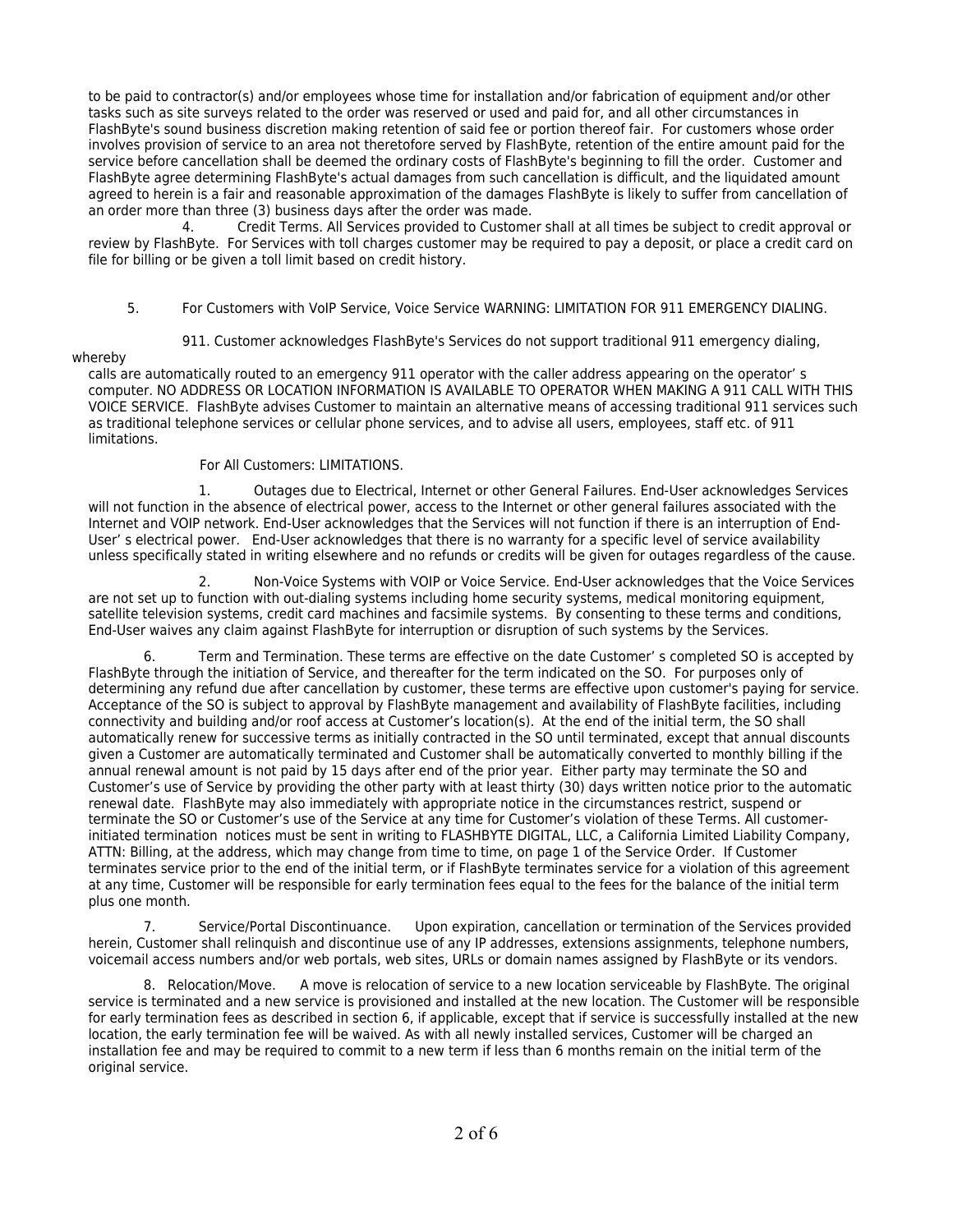9. Customer Requirements. Unless otherwise specified on the SO, Customer will provide and maintain its own network edge security/gateway devices (i.e., firewall and/or router), and setup and maintenance of Customer's own network including IP addressing and other software configurations. Customer understands free website hosting provided along with many of FlashByte's service packages consists only of providing space on the Internet for Customer's website. Customer will be responsible for creating, designing, building, developing, launching, maintaining, supporting. and in all other ways dealing with its own websites, for interacting with software as needed for that, and for all other work leading to a website being able to be hosted by FlashByte. Customer also understands FlashByte and affiliated companies provide services other than web hosting for separate fees. When Customer is informed that a service requested is a service requiring payment of a separate fee, Customer is free to hire FlashByte, its affiliated companies, or any other company to provide those services, but all such persons will become subject to this Agreement when they access the Internet with websites through FlashByte's hosting service. Customers also understand they are free to use other website hosting services as they wish, under whatever terms those other services require, and there is no discount for not using the "addon" or "free" included services, including Web hosting services, dial-up backup services, or any particular portion of the services included in a package of services. Customer understands that using any of the services provided in a package of services is equal for all billing and customer responsibility issues to using all of the services. Customer understands FlashByte technology and professional service technicians make utmost efforts to provide broadband Internet service at higher speeds, with greater stability, and in locations that are inaccessible to other technologies and technicians. Because of those efforts if not because of Customer's innate personal good faith and fair dealing, Customer will treat all FlashByte employees and agents with professional courtesy, will not shout at or use swear words or substitute initials for swear words at those persons, either in writing or in person, will not by implication, innuendo or explicit words threaten said workers or FlashByte, whether with legal, physical, governmental action or other danger of any kind, and will at all times attempt to express appreciation for all services rendered. Customer will provide 120 VAC power with uninterruptible power supply for FlashByte service equipment, as required, including all equipment placed in or on customer's location. If customer moves or gives notices of termination of service, or if Customer receives notice from FlashByte of termination of Customer's service due to breaches of this Agreement, Customer will immediately during business hours at Customer's sole expense provide access for FlashByte equipment installers to all equipment for its removal or will remove the equipment at Customer's own expense and risk and return it undamaged to FlashByte or make arrangements with FlashByte to do so within 48 hours. Any damage to FlashByte's equipment or knowing interference with FlashByte personnel's removal of equipment after any such notice shall be deemed to be intentional and malicious on the Customer's part and shall subject Customer to an award of punitive and exemplary damages. Failure to return all FlashByte equipment undamaged within 48 hours of notice of termination, or to make an appointment within 48 hours to have FlashByte personnel remove such equipment, will subject Customer to liquidated damages of \$800 for replacement of the equipment. The equipment returned, in whatever way Customer chooses, will by tested for damage at FlashByte offices and the completeness and status of said equipment will be used to calculate the equipment deposit amount due to be refunded to Customer, if any. All of that refund amount shall be subject to offset against any amount due to FlashByte from Customer. Customer shall not therefore demand payment of the deposit refund as a condition of allowing removal of or returning FlashByte's equipmentt, and any such demand is hereby agreed to constitute extortion on the Customer's part. Customer and FlashByte agree that damages actually suffered by FlashByte due to retention of said equipment by Customer beyond time of notice of termination of service are difficult to calculate, including legal and collection fees, special delivery charges to obtain replacement equipment, cost of replacement equipment, necessity of obtaining such equipment from alternate vendors rather than FlashByte's ordinary vendors with whom it has volume discounts, lost business due to inability to obtain or timely obtain replacement equipment, special labor charges, and numerous other damages, so this liquidated damages amount is agreed to as a reasonable estimation of the actual expected amount of FlashByte damages due to the wrongful act of Customer of retaining possession of FlashByte's equipment.

10. Service Level Agreement. FlashByte will use a "best effort" approach to provide Service and avoid downtime. FlashByte's Services do not have specific performance guarantees and no refunds or credits will be given for outages unless separate specifically stated Service Level Agreements are made for payment of extra fees. For all accounts not specifically provided with a separate SLA there is no guarantee of service level. All services are provided on a best effort basis. Lack of availability or customer use of any particular portion of the services provided will not release customer from the obligation to make payments and honor all agreements regarding the account, regardless of whether or not Customer notified or attempted to notify FlashByte of the circumstances.

11. Acceptable Use. Acceptable Use. Services provided under this Agreement are for the Customer's sole use and may not be resold or used for free or paid public access without a separate agreement providing for such use. Customer shall at all times comply with and conform its use of the Service to the FlashByte Acceptable Use Policy (" AUP" ) as set forth at FlashByte's website, www.flashbyte.us, as updated from time to time. In the event Customer violates FlashByte's AUP, FlashByte shall have the right to suspend Service. Such interruption of Service for violation of the AUP does not relieve Customer of the obligation to pay for Service and to pay reconnection fees if any are due and assessed because of the interruption of service. Customer hereby agrees to be bound by the AUP of all parent or uplink access or content providers accessed through FlashByte services, and acknowledges that FlashByte can at any time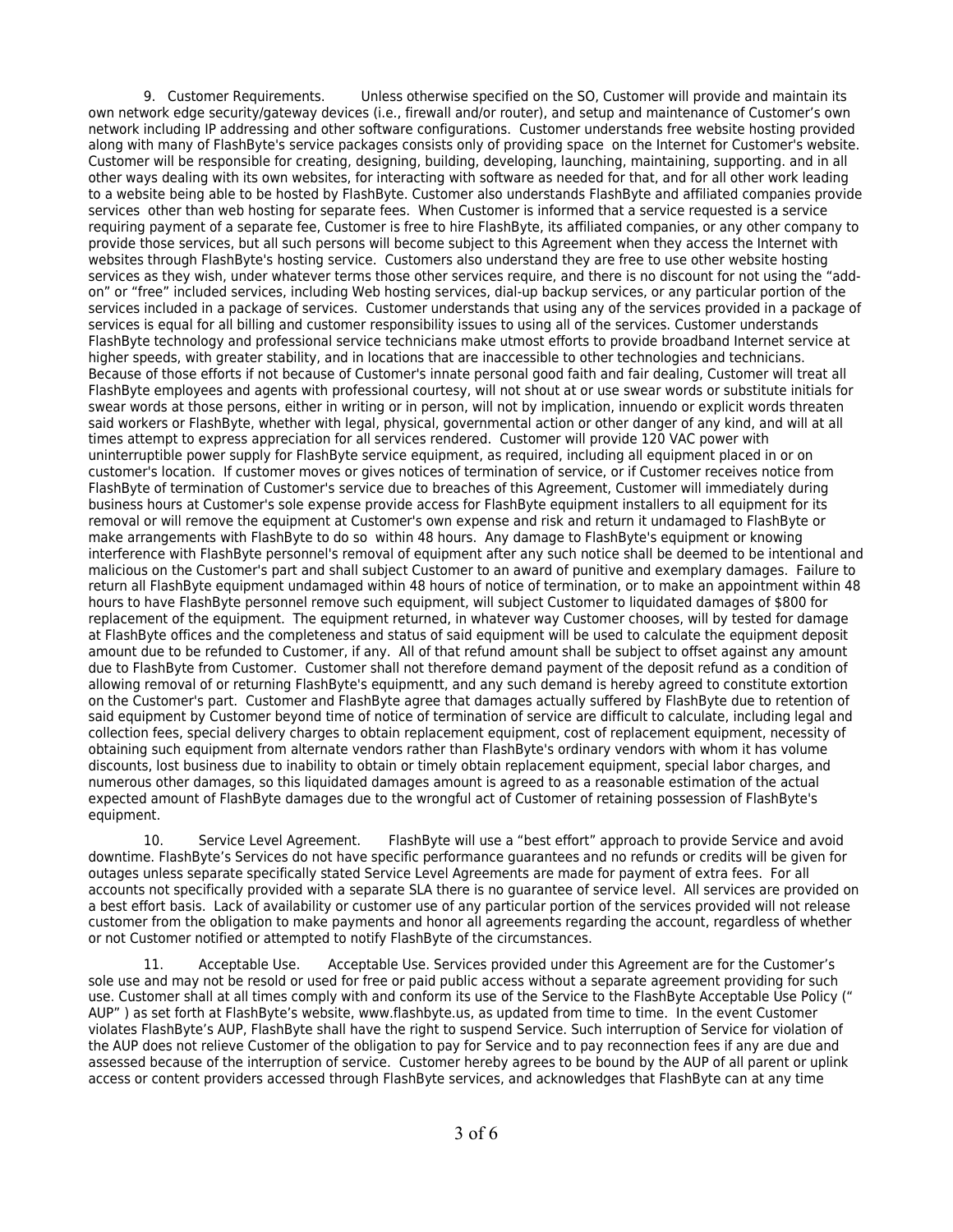include provisions of uplink providers AUP into its own as needed in order for FlashByte to comply with the AUP of the uplink or content providers.

11A. Changes to the Agreement, Services or Plan. FlashByte reserves the right to make changes to the terms and conditions of this Agreement, the Services and/or the Plan ("Change of Service"). In the event of a Change of Service, or modification to this agreement FlashByte will post changes to the website currently located at http://www.flashbyte.us. Notice will be considered received by Customers and such changes will become binding to Customers, on the date the changes are posted to the website ("Change Date"), and no additional notice will be required. FlashByte will nonetheless post all changes thirty (30) days in advance of the effective date of change. If Customer does not send FlashByte notification of desire to terminate this agreement or uses the Service within or after 30 days after the Change Date, Customer is deemed to have accepted and consented to the change of terms and conditions of the Service. Customer may request a Plan change at anytime, subject to any applicable change of service fee and additional terms and conditions. In no case will an activation or installation fee be credited after the initial payment by customer for a Plan change or notice by customer of cancellation. For a Plan change to a plan that requires a purchase of Equipment or installation, an equipment or installation charge will apply. FlashByte may decrease prices for the Services or Plans, or remove or change substantially particular portions of the services package deemed to be "add-on" or "free" without providing any prior notice to Customer.

12. Building Access. Customer acknowledges responsibility for all necessary approvals, permission from property manager or owner, and applicable permits and/or use fees to be attained, if any, for full access by FlashByte, including roof access if required, prior to installation of Service and while Service is provided.

13. Technical Support. FlashByte provides technical support to Customers via telephone and email for Services and Equipment provided. The amount, type, and level of such support is subject to sole discretion of FlashByte and supplied on a "best efforts" basis as deemed by FlashByte to be appropriate for good of the entire network, not individual Customers. Other technical support is not provided or implied, but may be arranged by separate agreement for added fees.

## 14. EQUIPMENT:

a. FlashByte Service Equipment/Property. Any FlashByte provided equipment, software, installation devices, materials, and cabling placed upon Customer' s premises for Service shall remain the sole property of FlashByte whether or not labeled as such. This includes all Flashbyte equipment of whatever nature, and specifically includes but is not limited to equipment for receiving, relaying, providing backup and redundancy in obtaining, receiving or relaying, and obtaining original signals. Customer agrees to return all such FlashByte property undamaged, to the Flashbyte address given at the end of this Agreement or any new FlashByte address as Customer shall be notified, or to allow FlashByte to make other reasonable arrangements for provision of primary delivery, backup, or redundancy service to other customers from such equipment, at FlashByte's option, within 48 hours of notice termination of service for whatever reason. Customer shall be responsible for a regular installation fee for FlashByte removal of Equipment. Customer may not copy software or any portion thereof.

b. Export Compliance. Customer agrees to comply with US Export laws concerning the Equipment and the transmission of technical data and other regulated materials via the Services.

 c. Voice and Other Equipment. To provide the Voice and backup power for Internet Services, FlashByte may provide or sell Equipment other than Internet transmission, reception, and use equipment to Customer. All sold Equipment shipments are F.O.B. " FlashByte' s Facility." FlashByte' s liability for delivery shall cease, and title (if applicable) and all risk of loss of damage shall pass to Customer upon delivery to carrier. Customer may be provided a twelve (12) month MANUFACTURER' S WARRANTY from the date of purchase of for Voice Equipment or Voice Service. Customer shall be required to obtain authorization from FlashByte to return any Equipment. FlashByte will provide replacement Equipment only if the Equipment is deemed to be defective and covered under the MANUFACTURER'S WARRANTY. FlashByte will not cover replacement for lost, stolen, mistreated or modified sold Equipment. Equipment returned by Customer that is not covered under warranty may be refused by FlashByte, and Customer will be responsible to pay return shipping charges. If equipment was provided by FlashByte Customer will be responsible for replacement charges. FLASHBYTE DOES NOT MANUFACTURE ANY EQUIPMENT AND THEREFORE DOES NOT PROVIDE ANY MANUFACTURER'S WARRANTY ON ANY EQUIPMENT. FLASHBYTE DOES NOT SELL EQUIPMENT OTHER THAN TELEPHONES AND BACKUP POWER SYSTEMS. ALL INTERNET SERVICE EQUIPMENT, INCLUDING WITHOUT LIMITATION RADIOS, ANTENNAS, POLES, TRIPODS, WIRELESS ROUTERS, WIRELESS ANTENNAS, LAND-BASED RELAY EQUIPMENT, TELEPHONE SWITCH BOXES, SOLAR PANELS, CABLES, ATTACHMENT DEVICES OF ALL KINDS, AND ALL OTHER EQUIPMENT USED FOR INTERNET AND DIGITAL PHONE SERVICES INSTALLED AT THE CUSTOMER'S LOCATION IS LEASED FREE WITHOUT A MONTHLY FEE TO THE CUSTOMER BUT REMAINS THE PROPERTY OF FLASHBYTE AND IS SUBJECT TO RETURN AS PROVIDED ELSEWHERE IN THIS AGREEMENT.

15. Voice Service Tolls, Numbers, IP Addresses, Domain Names and URLs. and Equipment Information.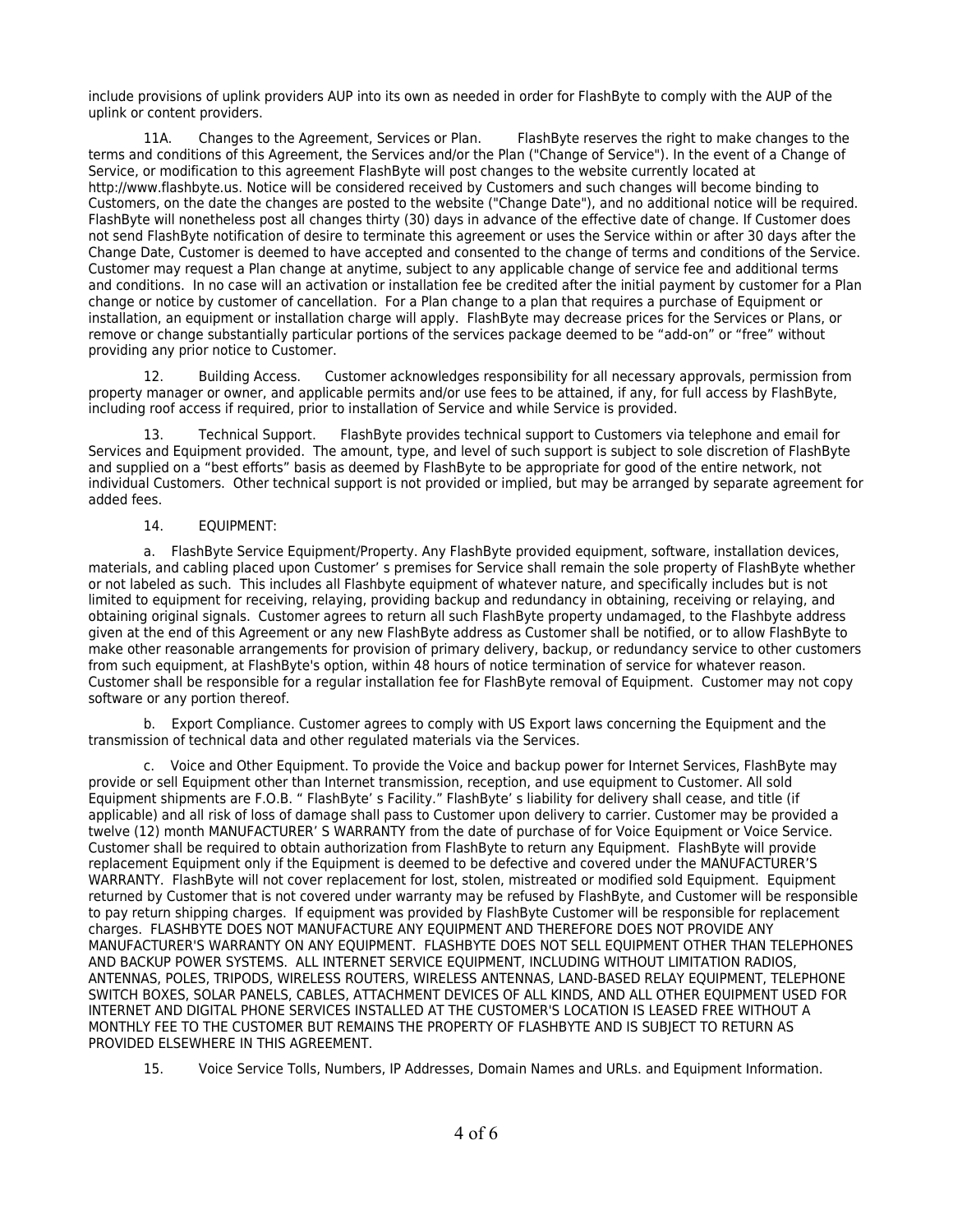a. Tolls. Every call to or from Equipment using Voice Services that originates or terminates in the Public Switched Telephone Network (" PSTN" ) or SIP service provider is subject to then-applicable toll charges associated with Customer' s Plan as stated on the Service Order (" SO" ). Customer acknowledges that many countries charge a premium for calling mobile/special services numbers. It is the sole responsibility of Customer to verify that a number they are calling is covered in any service package before calling these types of numbers. FlashByte will bill at established or reasonable rates for any call not covered in a customer calling plan. If you have any question about the rates for a particular number or are not sure if it is covered with your unlimited long distance it is the customer's responsibility to contact FlashByte and verify the billing status of any call (dial "611" from our network or call us at 366-4800). The entire cost of any premium call including "976" or "900" calls will be billed to the customer, and service may be interrupted immediately until payment is received for all toll calls if FlashByte deems the credit status of the customer does not merit further extension of ability to make these types of calls.

 b. Telephone Numbers, IP Addresses, Domain Names and URLs . All Telephone Numbers, IP Addresses, Domain Names and URLs ("Number/Address") provided by FlashByte to the Customer shall be leased and not sold. Customer is not to use any FlashByte Number/Address with any other device other than FlashByte Equipment without express written permission of FlashByte. FlashByte reserves the right to change, cancel or move any Number/Address at its sole discretion. If, however, the Customer chooses to 'port' their existing PTSN phone number into the FlashByte VoIP service, the Customer shall be able to 'port' the number out of the FlashByte network upon termination of service upon settlement of any undisputed outstanding invoices, subject to technical possibility and availability of such a 'port' from the supplier FlashByte has used to acquire the number. FlashByte does not guarantee that any particular number will be able to be ported into the FlashByte system, and all ports or transfers of numbers and/or addresses are subject to the terms and conditions of whatever provider FlashByte is cooperating with to provide related services.

Lost, Stolen, Altered or Broken Equipment. Customer shall not modify any FlashByte Equipment in any way without the express written permission of FlashByte, including modifying settings, software, or configuration data, as well as physical or material modifications. Customer shall not use the Equipment except with the Services provided hereunder. Except as otherwise provided for hereunder, Customer is responsible for all lost, stolen or broken Equipment and may be required to purchase a replacement to continue service. Replacement charges will be based on the fair retail price of equipment, plus applicable shipping costs and taxes and labor costs involved with replacement. Customer shall immediately notify FlashByte of any lost or stolen Equipment and shall cooperate with FlashByte in all reasonable aspects to eliminate actual or potential unauthorized use of the Equipment. At FlashByte's sole option, failure to report lost or stolen equipment in a timely manner will cause Customer to be responsible for all service fees accrued until the time that FlashByte is informed of the loss or theft and can effect a termination of the Services with consequences defined elsewhere in this Agreement. Customer shall be responsible for liquidated damages for unusable or unreturned equipment as provided in Paragraph 9.

17. Assignment. Any assignment of this Agreement without prior written approval shall be void. Assignment shall be automatically approved for either party upon acquisition, merger or reorganization.

18. Severability. Whenever possible, each provision of this Agreement shall be interpreted in such a manner as to be effective and valid under applicable law, but, if any provision of this Agreement shall be held to be prohibited or invalid in any jurisdiction, the remaining provisions of this Agreement shall remain in full force and effect and such prohibited or invalid provision shall remain in effect in any jurisdiction in which it is not prohibited or invalid.

Arbitration. Any controversy, claim, or dispute between the parties arising out of or in connection with this Agreement, which cannot be amicably settled between the parties, for damages shall be settled by binding arbitration in accordance with the Rules of Conciliation and Arbitration for the International Chamber of Commerce by an arbitration board consisting of three (3) arbitrators selected in accordance with said Rules. Arbitration proceedings shall take place in Los Angeles, CA. The Arbitration award shall be final and binding on both parties to this Agreement and shall not be subject to any appeal. All actions for injunctive relief to enforce this Agreement may be filed in any court of competent jurisdiction in the then-headquarters county of FlashByte.

20. WARRANTY. EXCEPT AS SPECIFICALLY SET FORTH HEREIN, THE SERVICES ARE PROVIDED ON AN " AS IS" BASIS, AND CUSTOMER' S USE OF THE SERVICES AND EQUIPMENT ARE AT CUSTOMER' S OWN RISK. FLASHBYTE DOES NOT MAKE, AND HEREBY DISCLAIMS ANY AND ALL OTHER EXPRESS AND IMPLIED WARRANTIES, INCLUDING, BUT NOT LIMITED TO, WARRANTIES OF MERCHANTABILITY, FITNESS FOR PARTICULAR PURPOSE, NONINFRINGEMENT AND TITLE, AND ANY WARRANTIES ARISING FROM A COURSE OF DEALING, USAGE, OR TRADE PRACTICE. FLASHBYTE DOES NOT WARRANT THAT THE SERVICES WILL BE UNINTERRUPTED, ERROR-FREE, OR COMPLETELY SECURE. FLASHBYTE IS NOT A MANUFACTURER AND CANNOT BE RESPONSIBLE FOR MANUFACTURER DEFECTS.

21. Indemnification and Limitation of Liability. FlashByte agrees to indemnify and hold Customer harmless from and against all losses, claims, demands, damages (to person or property), and causes of action (including reasonable legal fees) resulting from the intentional or grossly negligent acts or omissions, or strict liability, of FlashByte, its officers, agents, employees, or subcontractors. NOTWITHSTANDING ANY OTHER PROVISION OF THIS AGREEMENT,